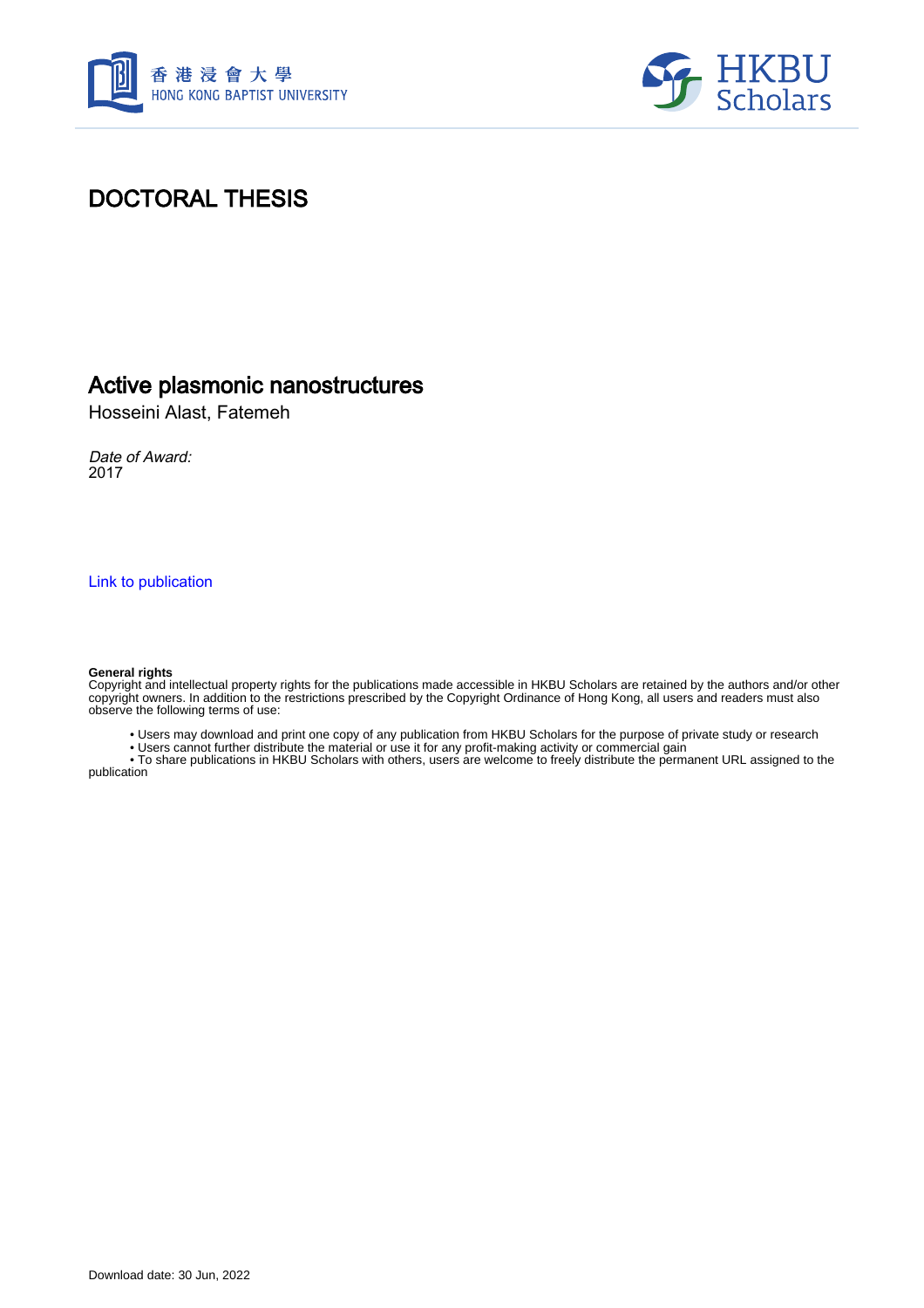### <span id="page-1-0"></span>**Abstract:**

In principle, the surface plasmon polaritons, at the planar metal/dielectric interface, cannot be excited by incident light. However momentum transfer from incident light to Surface Plasmon Polaritons (SPPs) inside the light line can be achieved by adding a periodic structure at the interface. The lattice wave vector can compensate the difference between incident light and surface wave momentum and satisfy momentum matching requirement. Two methods are commonly used to achieve this goal: first, using prism and second, surface engineering using different array apertures at the metal/dielectric interfaces.

In this thesis, the ruled grating pattern at the metal/dielectric interface using conventional photolithography technique was fabricated. The dimension of ruled grating pattern is proportional to expanding/collimating system in the interference set-up. In fact, a large area grating can be utilized for many optoelectronic applications with greater efficiency. In this work, large area grating pattern,  $10\times10$  mm<sup>2</sup>, on top of the microcavity structure was integrated that permitting cavity mode-SPP coupling. Hence, Rabi-like splitting was observed from the hybrid plasmonic microcavity. The splitting was created from the coupling of cavity mode with the surface plasmon polariton mode; anti-crossing was observed alongside the modal conversional channel on the reflection light measurement.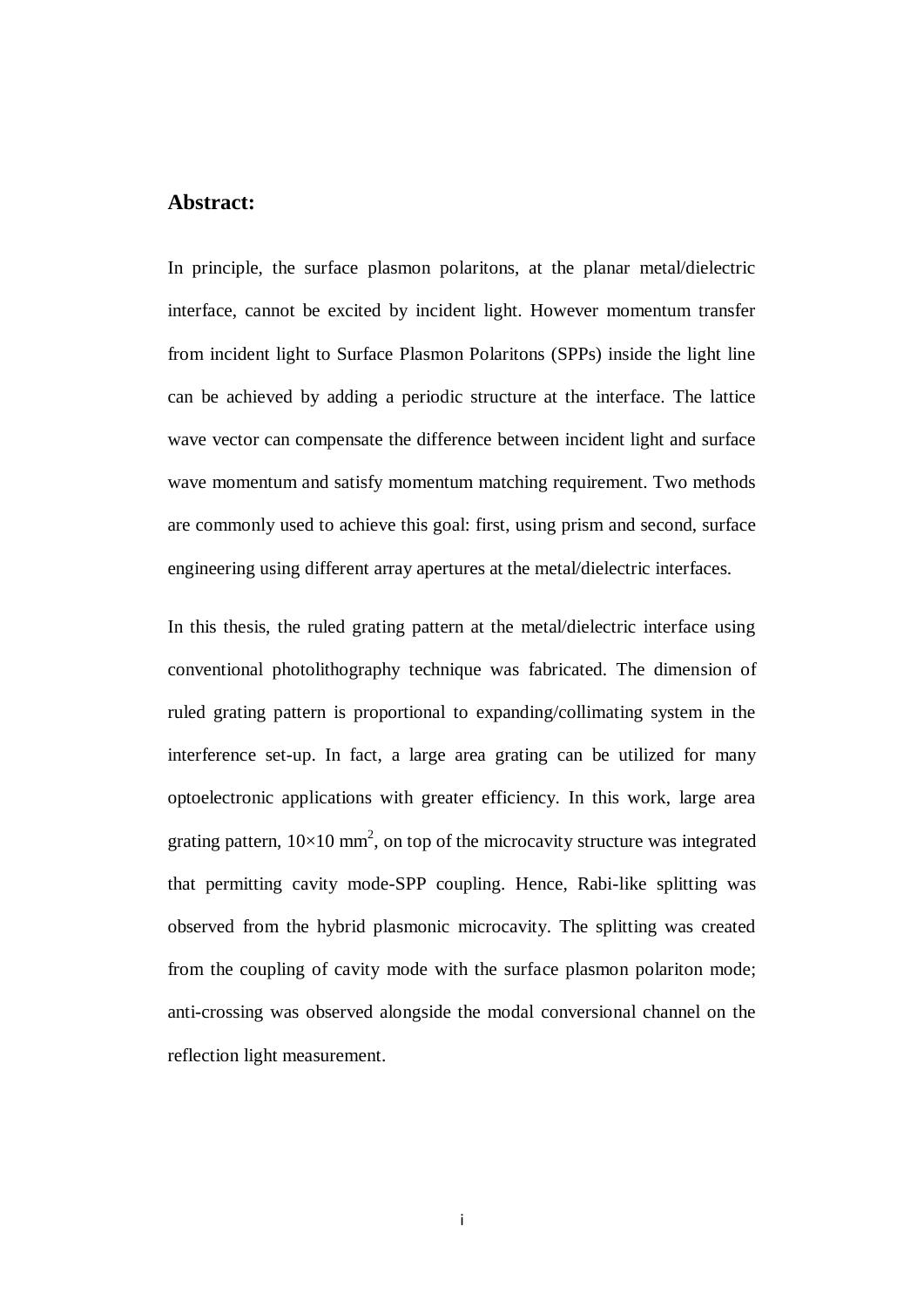In following, it was experimentally explored the effect of using organic fluorescent molecules inside the hybrid plasmonic microcavity. Accordingly we integrated large area ruled metal grating onto photonic microcavity and assessed the cavity mode-SPP coupling with reflectivity measurement. We got much more grounded modal coupling in presence of florescent molecules within photonic cavity. The anti-crossing was detected with enormous Rabilike splitting energy at 280 meV in the strong coupling regime. Besides we compared the coupling strength of plasmonic microcavities with various cavity lengths to explore the absorption impact.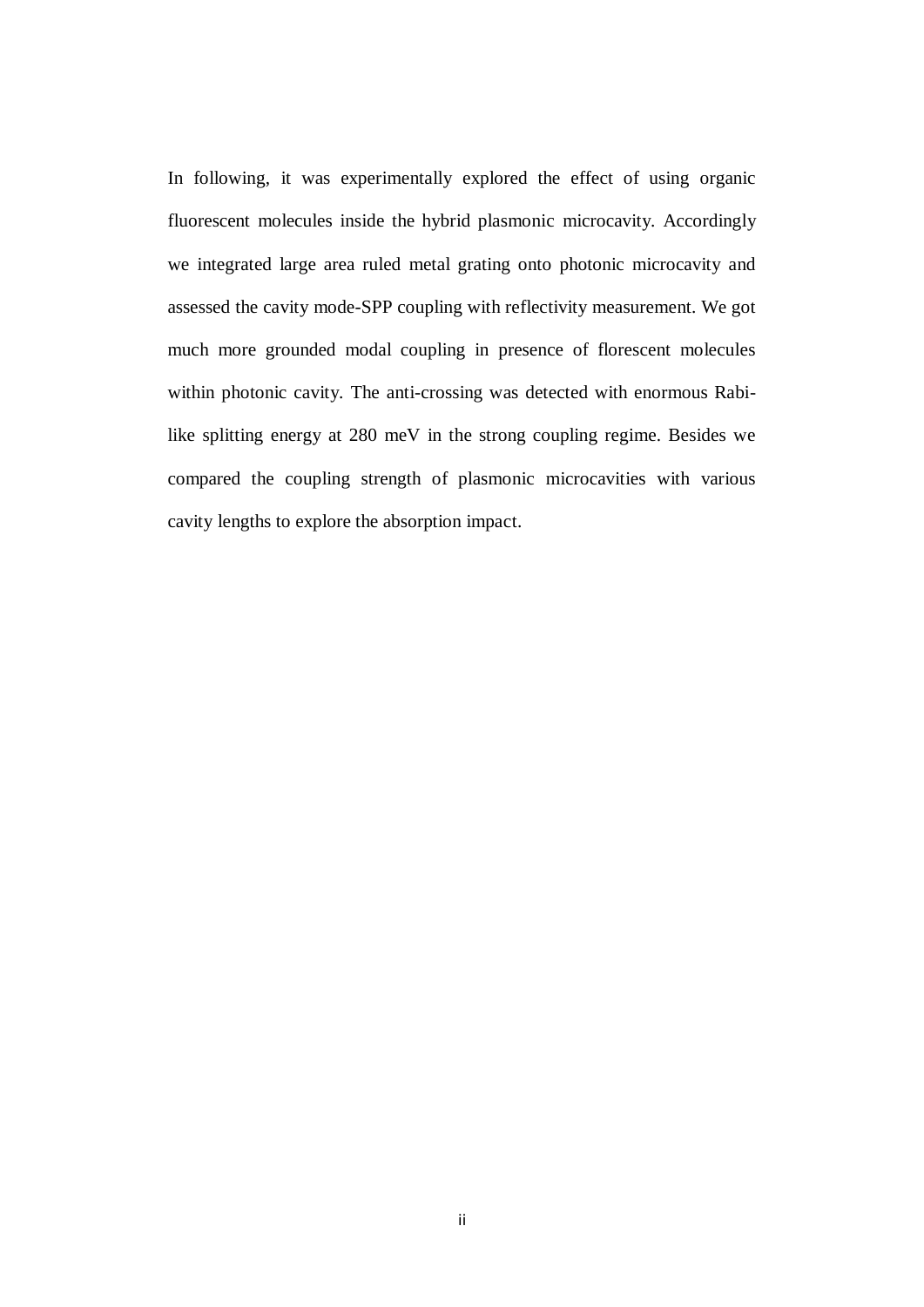## **Table of Contents**

<span id="page-3-0"></span>

| 2.1.2 The Effective parameters on coupling strength of plasmonic |
|------------------------------------------------------------------|
|                                                                  |
|                                                                  |
|                                                                  |
|                                                                  |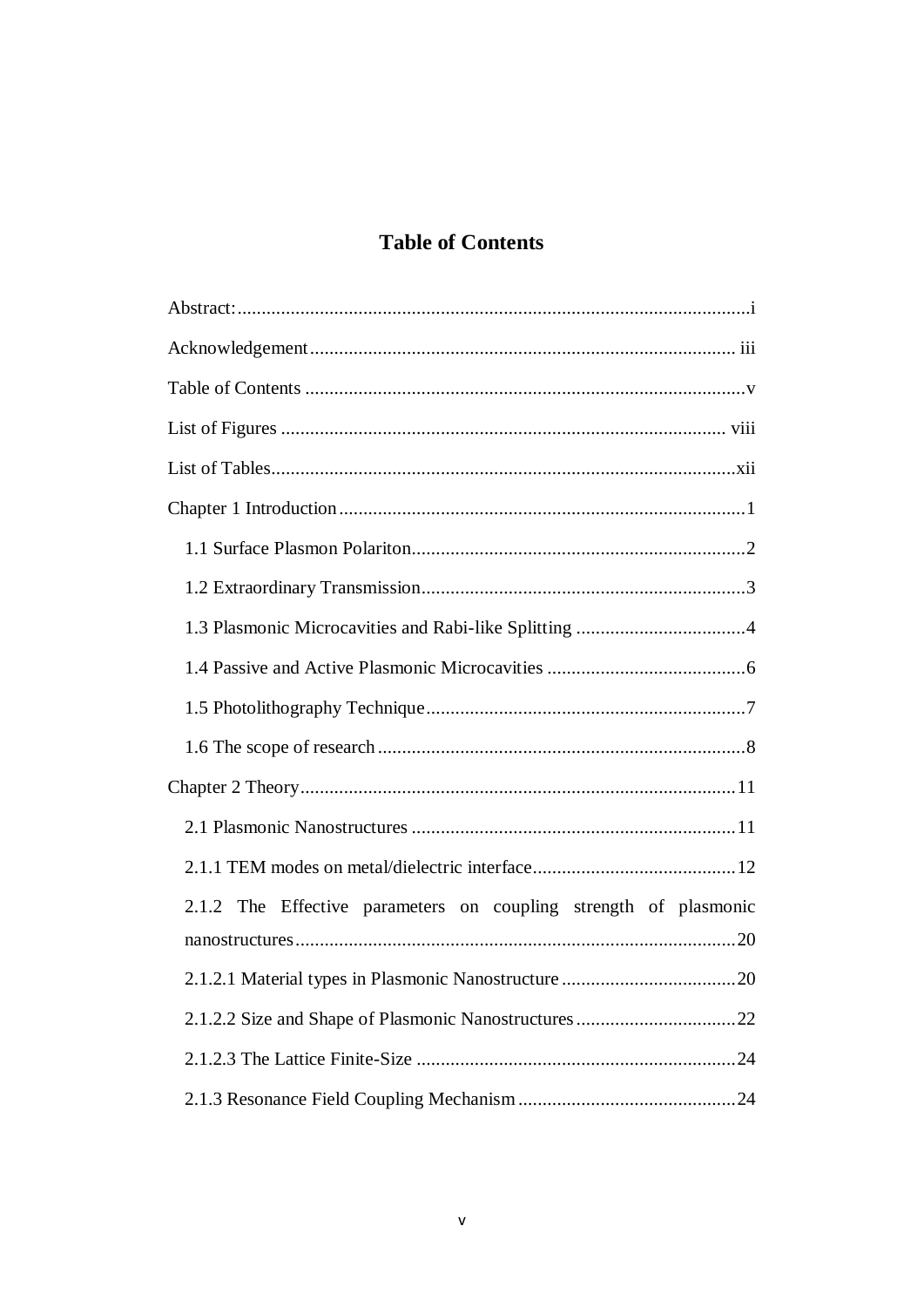| 2.1.3.3 The Quantum Description of Coupling of Single Emitters with        |  |
|----------------------------------------------------------------------------|--|
| 2.1.3.4 The Classical Description of Coupling of Surface Plasmon Polariton |  |
| 2.1.3.5 The SPP-Emitter Strong Coupling with Damping Rates38               |  |
| 2.1.3.6 The Strong Modal Coupling from Plasmonic Microcavities39           |  |
|                                                                            |  |
|                                                                            |  |
|                                                                            |  |
|                                                                            |  |
| Chapter 3 Fabrication Technique Fabrication Technique53                    |  |
|                                                                            |  |
|                                                                            |  |
|                                                                            |  |
|                                                                            |  |
|                                                                            |  |
|                                                                            |  |
| 3.1.4.2 Optimization of Light Exposure Dose and Developing Time 60         |  |
|                                                                            |  |
|                                                                            |  |